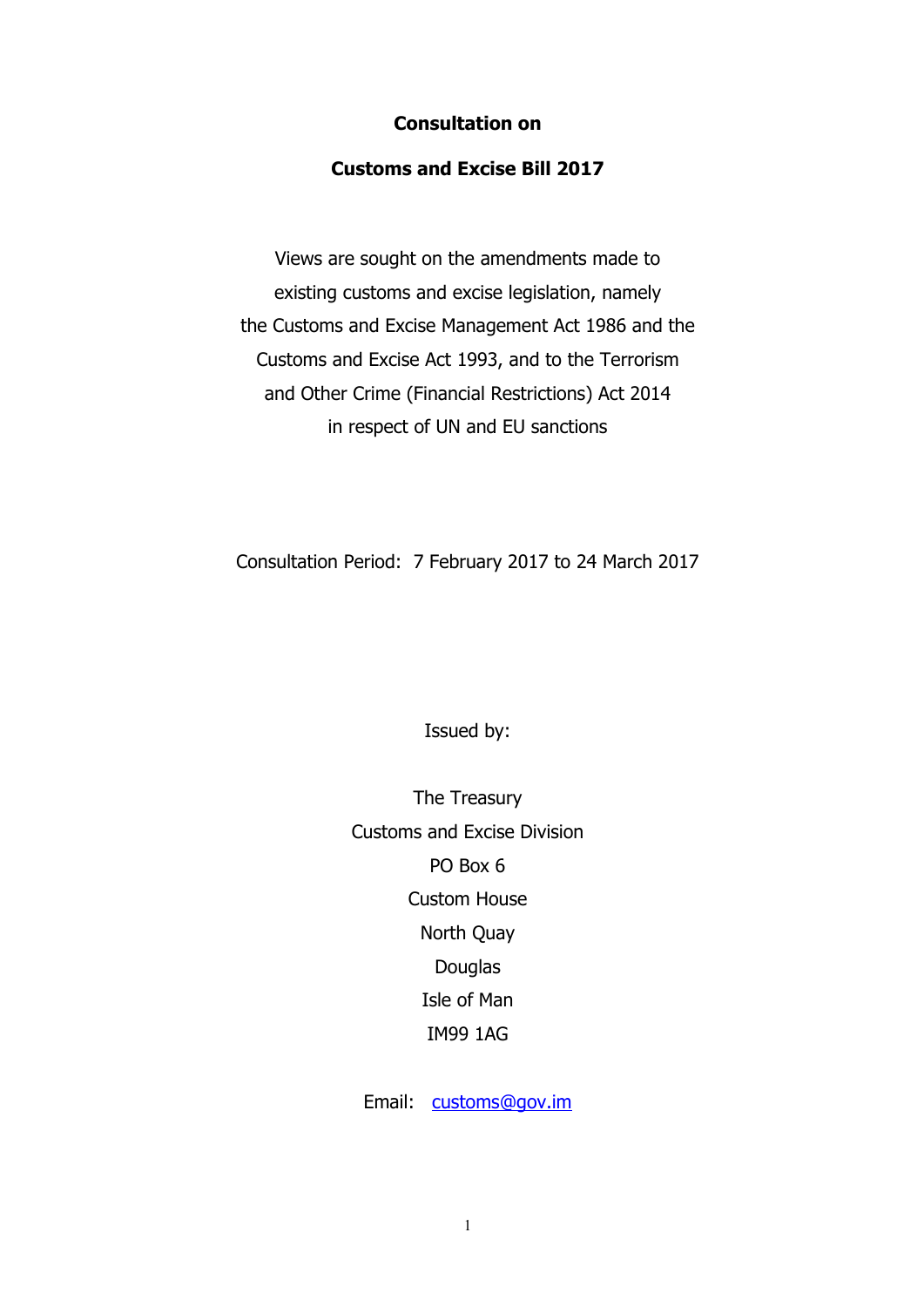# **Index**

| Introduction               |                                     | 3              |
|----------------------------|-------------------------------------|----------------|
| Contents of the draft Bill |                                     | $\overline{4}$ |
| Part 2 of the Bill         |                                     | $4 - 5$        |
| Part 3 of the Bill         |                                     | $5-6$          |
| Part 4 of the Bill         |                                     | 6              |
| Next steps                 |                                     | $6 - 7$        |
| Consultation criteria      |                                     | $7 - 8$        |
| Annex -                    | <b>Customs and Excise Bill 2017</b> | $9 - 17$       |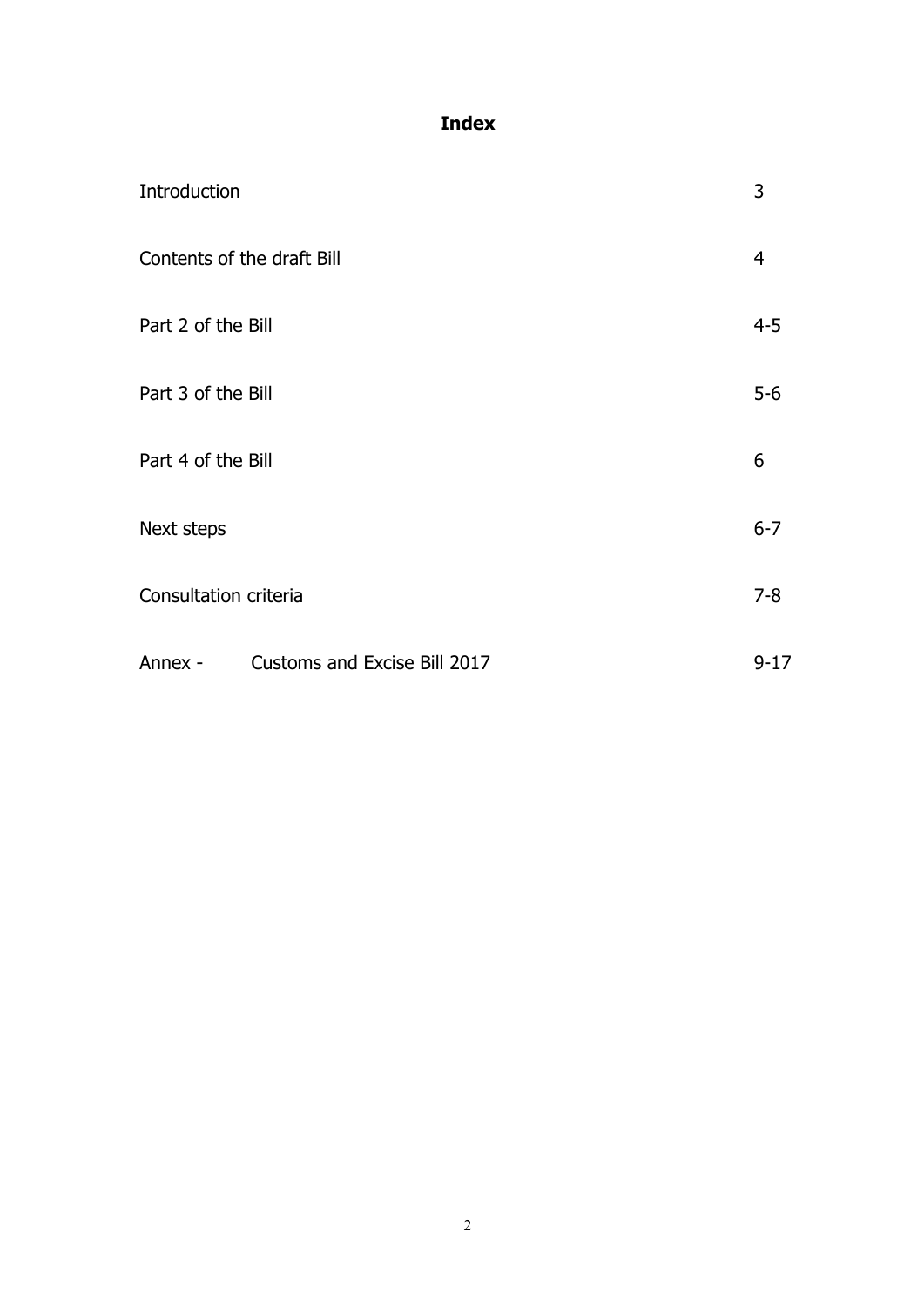This consultation paper sets out the Isle of Man Government's proposals to introduce a new Bill which would make various amendments to the existing law governing the work of the Customs and Excise Division of the Treasury.

The Treasury would be grateful for any comments on the proposed Bill as detailed in this consultation paper (preferably by email) to:

 Ray Todd Team Leader, Legal & Policy Treasury, Customs and Excise Division PO Box 6, Custom House, North Quay, Douglas, Isle of Man, IM99 1AG customs@gov.im

This consultation will close at 5.00 pm on 24 March 2017.

#### **Introduction**

The Customs and Excise Division of the Treasury undertakes a wide range of functions – matters delegated to it by the Treasury, agency functions on behalf of other Departments, as well as a variety of other roles connected to the protection of the Island, its revenues, people and environment.

A list of the matters for which the Division has responsibility can be found in [Notice 1003 MAN.](https://www.gov.im/media/1351807/notice-1003-man-assigned-matters-8-jul-16.pdf) One of the main pieces of legislation used by the Treasury to ensure that the law and procedures available to the Customs and Excise Division meet the requirements of its many functions is the Customs and Excise Act 1993 ("the 1993 Act"). This Act is mainly used to apply in Island law items of UK legislation necessary to ensure compliance with the requirements of the [Customs and Excise Agreement](https://www.gov.im/media/80147/customs_agreement1979.pdf) with the UK.

It has become clear in recent months that there is a risk that the current structure of the 1993 Act is becoming inadequate, or is likely to become inadequate, in providing the necessary scope and flexibility to respond to changes taking place, or likely to take place, in the UK, the EU or internationally.

In addition, there is also the risk that new or changing roles undertaken by the Customs and Excise Division may not be properly or fully catered for, in terms of being able to call on the necessary powers to apply, amend or adapt legislation to cope with a constantly changing international scene.

It is therefore proposed to "future proof" the 1993 Act, to make it better able to cope with anticipated and potential developments.

The Bill also makes a number of amendments to the Customs and Excise Management Act 1986 ("CEMA 1986") and the Terrorism and Other Crime (Financial Restrictions) Act 2014 in the light of the National Risk Assessment ("NRA") completed in 2015 and the subsequent evaluation of the Island's anti-money laundering, terrorist financing and associated controls during 2016.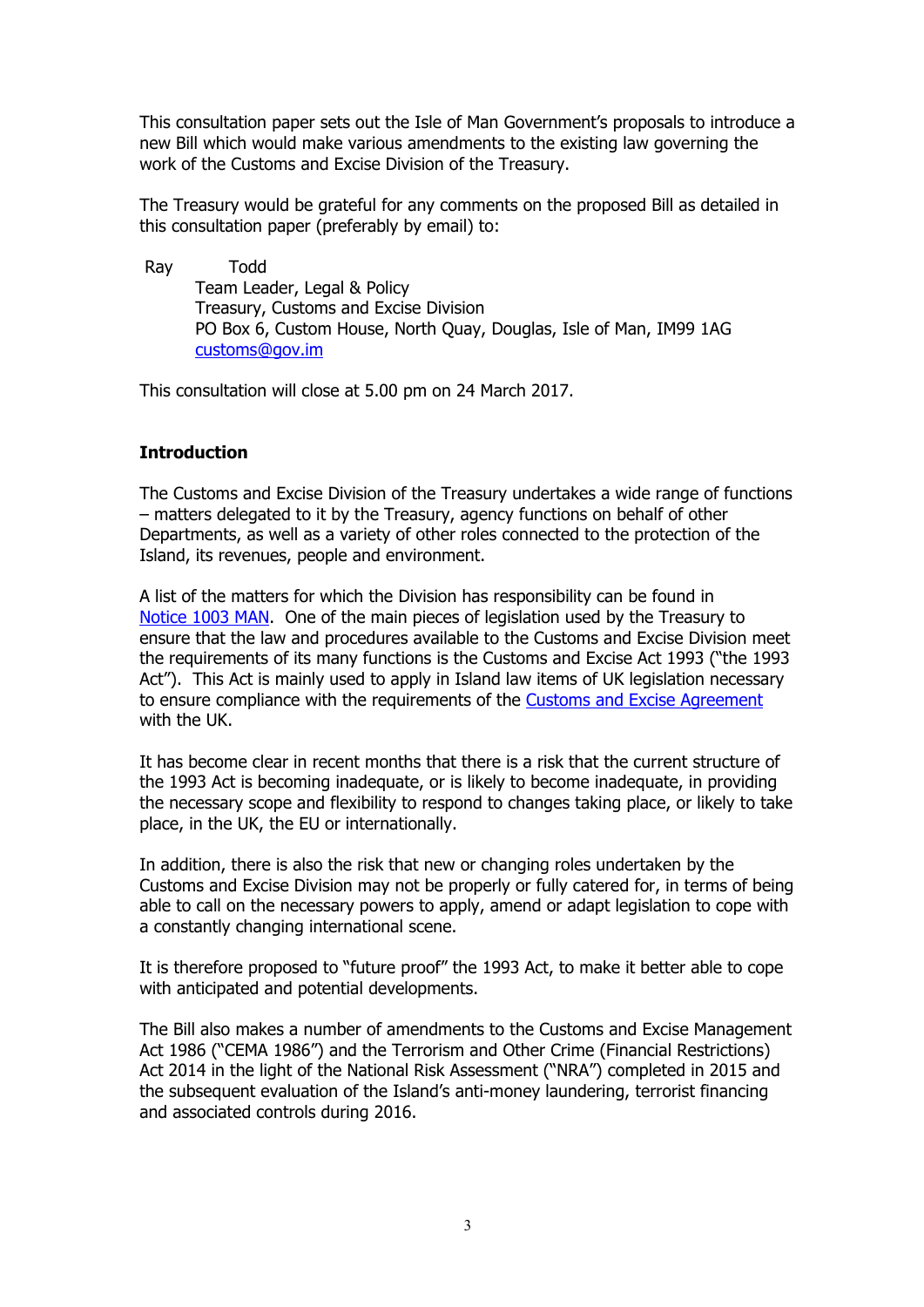#### **Contents of the draft Bill**

Part 1 of the Bill contains standard clauses dealing with its title, commencement and expiry after it has made the amendments to other, existing legislation.

Part 2 contains amendments to the 1993 Act.

Part 3 contains amendments to CEMA 1986. This Act is the chief source of powers relating to customs matters, and the changes to be made affect Part VA of the Act (which is concerned with the requirements to declare large amounts of cash entering or leaving the Island) and sections 174B and 174D (which are concerned with the ability of the Customs and Excise Division to co-operate with other agencies).

Part 4 contains an amendment to the Terrorism and Other Crime (Financial Restrictions) Act 2014 that will enable the Financial Intelligence Unit to receive, deal with and follow-up reports concerned with matters relating to UN or EU sanctions in the same way as it handles suspicious activity reports involving money laundering or terrorist financing.

#### **Part 2 of the Bill**

Clause 4 of the Bill amends section 1 of the 1993 Act to make explicit reference to the Export Control Act 2002 (of Parliament) and to the phrase "placing on the market".

The Customs and Excise Agreement 1979 requires that the Island maintain its laws and procedures in relation to export control so that they correspond to those in force in the United Kingdom.

However, recent years have seen an extension of export control law as a consequence of new or enhanced international agreements or in an effort to prevent unscrupulous businesses from being involved in trade that not only causes death and injury abroad, but also fuels conflicts and can damage the reputation of the UK and Isle of Man. The most obvious example of the changes has been the introduction of "trade controls" – restrictions including licensing requirements relating to the movement of certain goods between other countries (commonly referred to as "trafficking and brokering"). The goods affected include most military and paramilitary equipment and that which can be used for internal repression or torture.

More information on export control requirements in general can be found in [Notice 279 MAN,](https://www.gov.im/media/88875/notice-279-man-export-licensing-controls-20-jan-17.pdf) and on trade controls in particular in [Notice 279T MAN.](https://www.gov.im/media/814275/notice-279t-man-trade-control-licensing-27-10-16.pdf)

The amendments made to section 1 of the 1993 Act clarify that any statutory instrument made under the Export Control Act 2002 may be applied in the Island using the 1993 Act, and ensures that the section is better capable of dealing with future developments.

Clauses 4 and 5 also provide for orders to be made that involve powers to restrict or prohibit the "placing on the market" of specified goods. This is a term now commonly used in both UK and EU legislation either separately from, or in addition to, "import" or "importation". So, for example, domestic UK legislation enforcing a ban on the sale of snus (a form of oral snuff) would refer to a prohibition on its being placed on the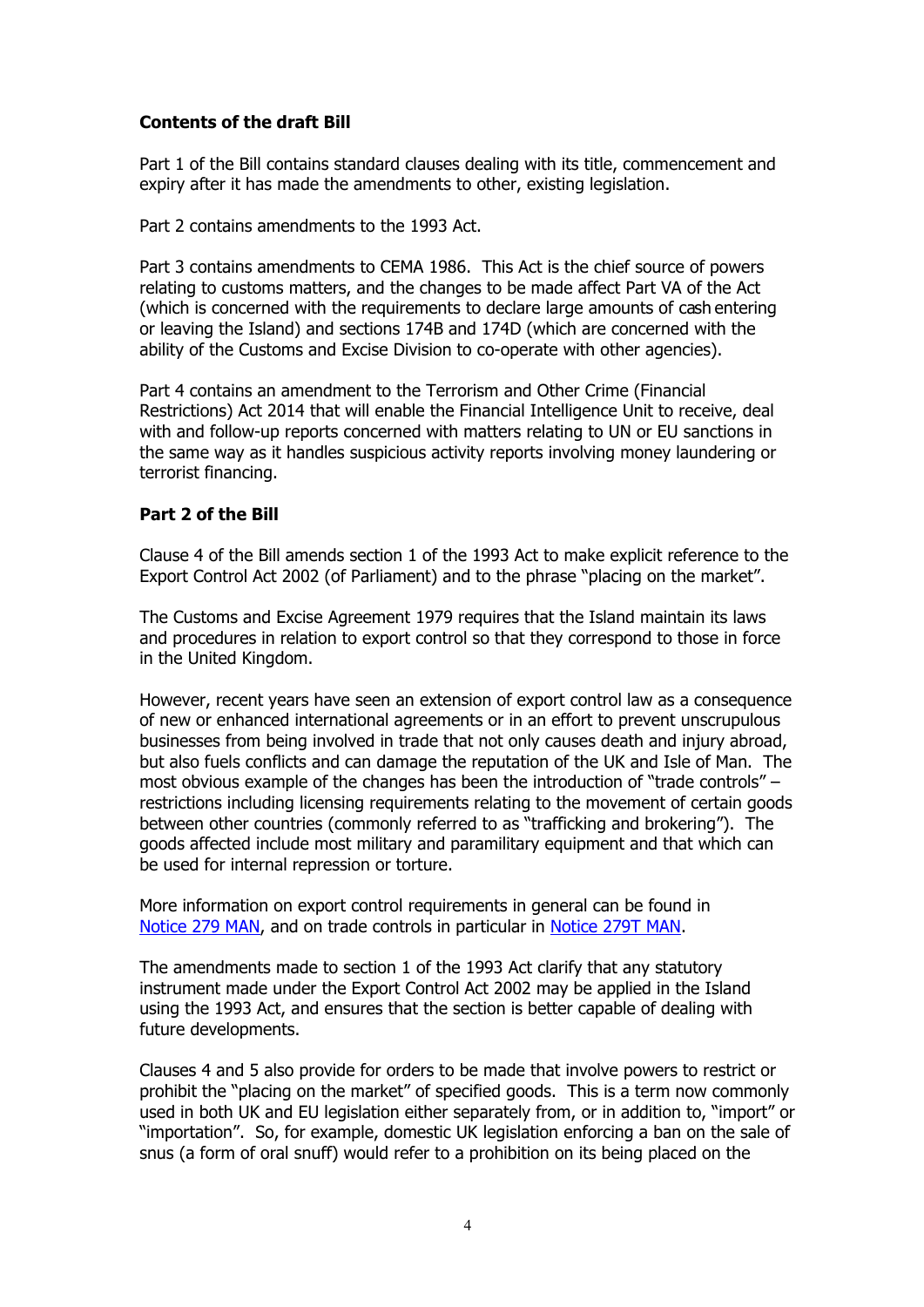market rather than on its importation. The net effect, to prevent it being sold in the country, is the same.

The amendments may by clauses 4 and 5 ensure that the Island can apply or adopt suitable import and export restrictions and prohibitions to provide not only protection to Island consumers, business and the environment, but also to prevent the Island being used as a "back door" or conduit to place on the UK or EU markets goods that would otherwise be prohibited.

Clause 6 replaces subsection (3) of section 3 of the 1993 Act. The changes contained in the new subsection reinstate the power to make essential orders giving effect to the Customs and Excise Agreement 1979, such as in providing for mutual assistance in matters covered by that Agreement between the Treasury and the relevant body in the UK. The chief order dealing with the detail of co-operation under the Agreement dates from 1980 and was made under the Customs and Excise (Transfer of Functions) Act 1979, an Act which was subsequently repealed by the 1993 Act. The substituted subsection will permit the amendment or replacement of the 1980 Order to allow, for example, the recognition that many "customs" functions originally undertaken by HM Customs and Excise in 1979 are now dealt with by other bodies, such as Border Force and the National Crime Agency, instead of, or in addition to HM Revenue and Customs.

#### **Part 3 of the Bill**

Part 3 of the Bill makes amendments to two areas of CEMA 1986.

Clause 7 inserts a new section 76J into Part VA of CEMA 1986. Part VA is concerned with the requirement to declare or disclose sums of cash over  $\epsilon$ 10,000 which are sent to, or brought into, the Island or sent or taken out of the Island.

During the NRA process in 2014-15, the Customs and Excise Division undertook a review of the requirements and functions, and conducted an outreach exercise involving companies and individuals involved in the movement of people and goods into and out of the Island. One result of this was a change in the definition of "cash" to encompass such things as stored-value cards.

However, despite the steps already taken the Moneyval evaluation team in 2016 highlighted that there was no formal requirement in the law that meant that the Treasury must maintain records of any declarations and disclosures made, or nondeclarations, false declarations, seizures of cash etc). These records were, of course, being kept. Nonetheless, to demonstrate both the fact that the Island was taking on board the recommendation of the evaluation, and for purposes of transparency, clause 7 will require the Treasury to –

- a. keep such records as it thinks fit of any declaration or disclosure and any seizure of cash made pursuant to the cash declaration/disclosure regime; and
- b. to submit an annual report to Tynwald summarising the information kept in such records.

More information on the cash declaration/disclosure regime may be found in [Notice 9011 MAN.](https://www.gov.im/media/90826/notice-9011-carrying-cash-in-and-out-of-iom-2-june-2015.pdf)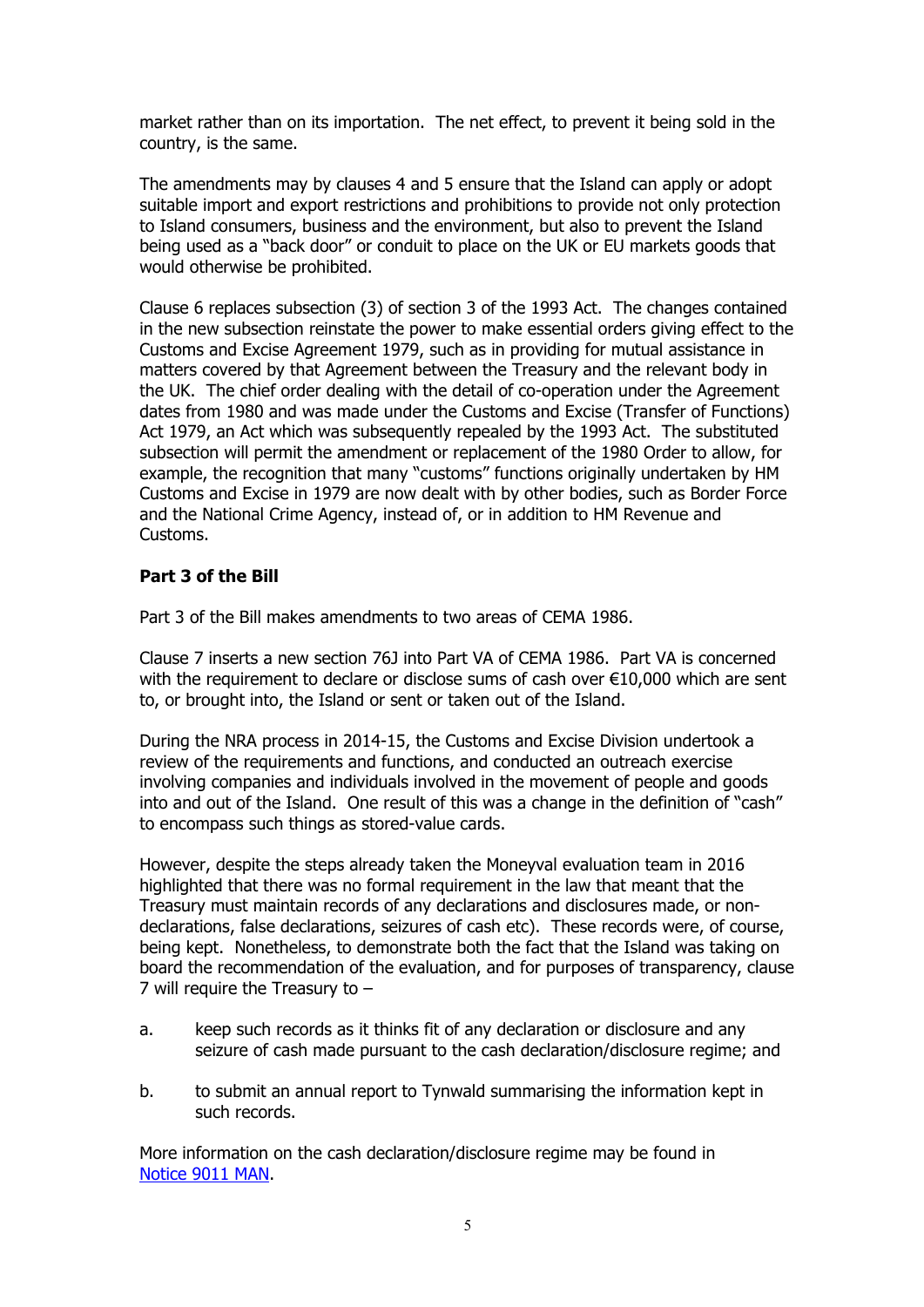Clause 8 amends section 174B of CEMA 1986, which deals with the disclosure by the Customs and Excise Division of information and documents. Essentially the section provides that such disclosure may be made to a duly designated "enforcing authority" in the Island (which includes the Police, Financial Supervision Authority and the Gambling Supervision Commission), the British Security Services and to any person for the purposes of a criminal investigation or criminal proceedings.

The amendment being made is in recognition of the fact that many enforcement agencies now use civil investigation penalties instead of, or as an alternative to, criminal ones. This is seen not only in the USA (by the Securities and Exchange Commission and the Office of Foreign Asset Control, for example), but now in the UK by such bodies as the Office of Financial Sanctions Implementation (a part of HM Treasury).

The amendment contained in clause 8 provides the Treasury with the discretion to make a disclosure where it thinks this is appropriate. Furthermore, whilst not a formal requirement following the Moneyval evaluation, it is likely to greatly assist in any future assessment of the capabilities of the Island's law enforcement and regulatory functions.

Clause 9 amends section 174D of CEMA 1986 to insert a definition of a "civil penalty" for the purposes of the changes made to section 174B.

#### **Part 4 of the Bill**

Clause 10 of the Bill amends section 63 of the Terrorism and Other Crime (Financial Restrictions) Act 2014 by changing only one word. The word "and" is replaced by "or". As a result, the Treasury will be able to delegate its functions in respect of the requirement for persons to submit reports of irregularities and other matters involving UN or EU sanctions to an organisation concerned with the prevention  $or$  investigation of money laundering and terrorist financing.

Following the NRA and Moneyval evaluation, and the establishment of the Financial Intelligence Unit (FIU) in 2016, it was decided to improve how sanctions-related reports were handled by making the new FIU the prime agency to which reports of suspicions and concerns were made. Hence these could be dealt with as if a suspicious activity report for any other form of "financial crime", and provide the FIU with an improved overall picture of the threats and developments affecting the business community.

However, it was found that the wording of the existing section 63, under which such delegations could be made, only allowed this where the organisation concerned was responsible for *both* prevention and investigation – whereas the FIU is only responsible for the former. Clause 10 makes the very minor amendment to correct this, and permit the delegation to go ahead as planned.

The Customs and Excise Division of the Treasury remains the lead agency in sanctions matters (trade as well as financial sanctions – though the Police would be the lead agency in any matter involving suspected terrorism or terrorist financing offences), and will continue to deal with other aspects of sanctions work, such as providing information and assistance. It will also be the body responsible for any investigation of suspected irregularities.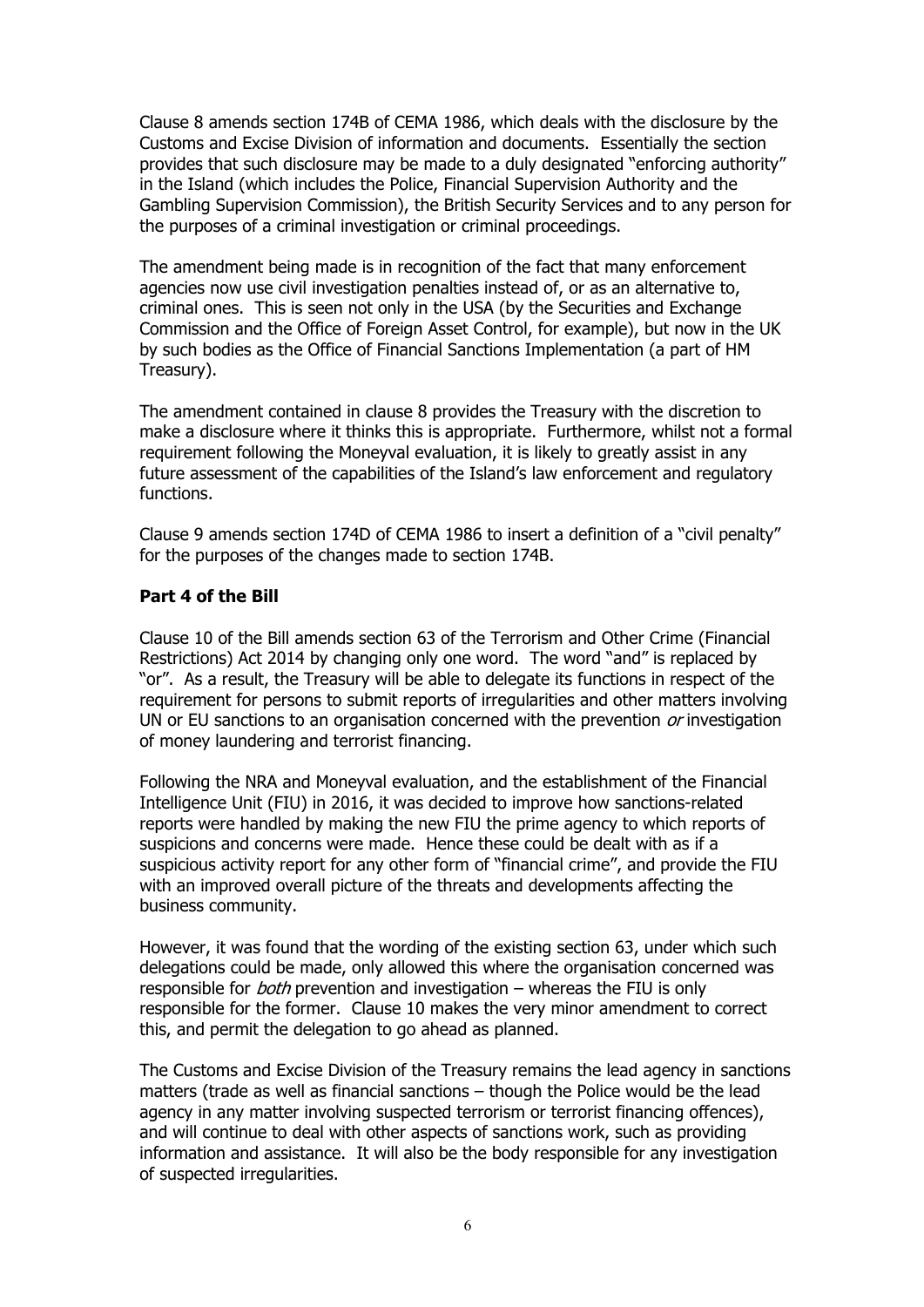#### **Next steps**

After publishing this consultation paper Treasury will –

- publish a summary of matters raised in the consultation with responses where appropriate; and
- work with those affected, after the formal deadline has passed, in order to further inform its work, as appropriate.

If you have any views or observations or there is some point of clarification you would like to receive, you are invited to respond either by writing to  $-$ 

 Ray Todd Manager, LLCS The Treasury Customs and Excise Division PO Box 6 Custom House Dougl as Isle of Man IM99 1AG

or by emailing customs@gov.im

The closing date for the receipt of comments is **5 pm on 24 March 2017**.

Unless specifically requested otherwise, any responses received may be published either in part or in their entirety, together with the name of the person or body which submitted the response. If you are responding on behalf of a group it would be helpful to make your position clear. To ensure that the process is open and honest, responses can only be accepted if you provide your name with your response.

The purpose of the consultation is not to be a referendum but an information, views and evidence gathering exercise from which to take an informed decision on the content of proposed legislation or policy. In any consultation exercise the responses received do not guarantee changes will be made to what has been proposed.

#### **Consultation criteria**

The Six Consultation Criteria –

- 1. Consult widely throughout the process, allowing a minimum of 6 weeks for a minimum of one written consultation at least once during the development of the legislation or policy.
- 2. Be clear about what your proposals are, who may be affected, what questions are being asked and the timescale for responses.
- 3. Ensure your consultation is clear, concise and widely accessible.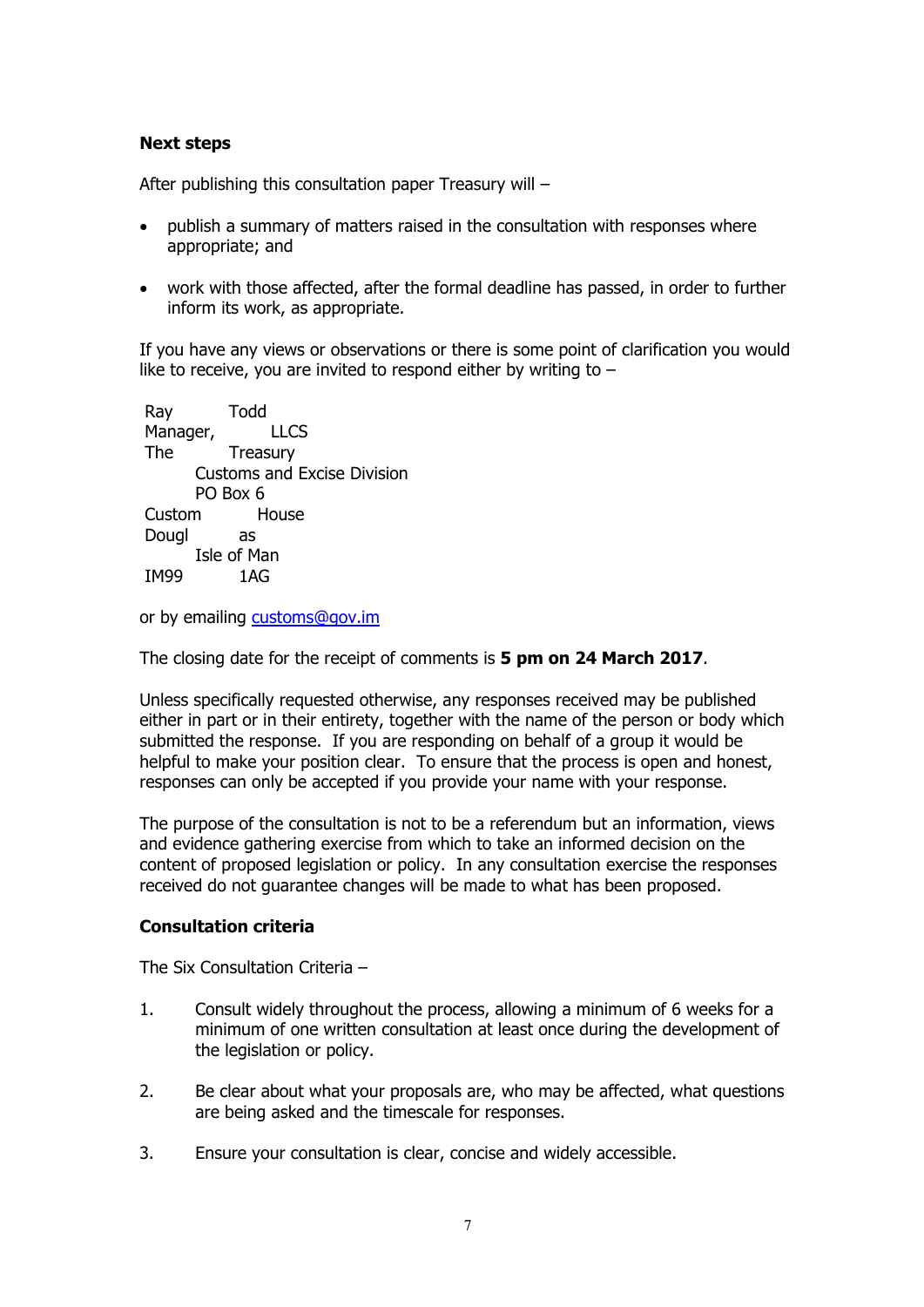- 4. Give feedback regarding the responses received and how the consultation process influenced the policy.
- 5. Monitor your Department's effectiveness at consultation.
- 6. Ensure your consultation follows best practice, including carrying out an Impact Assessment as appropriate.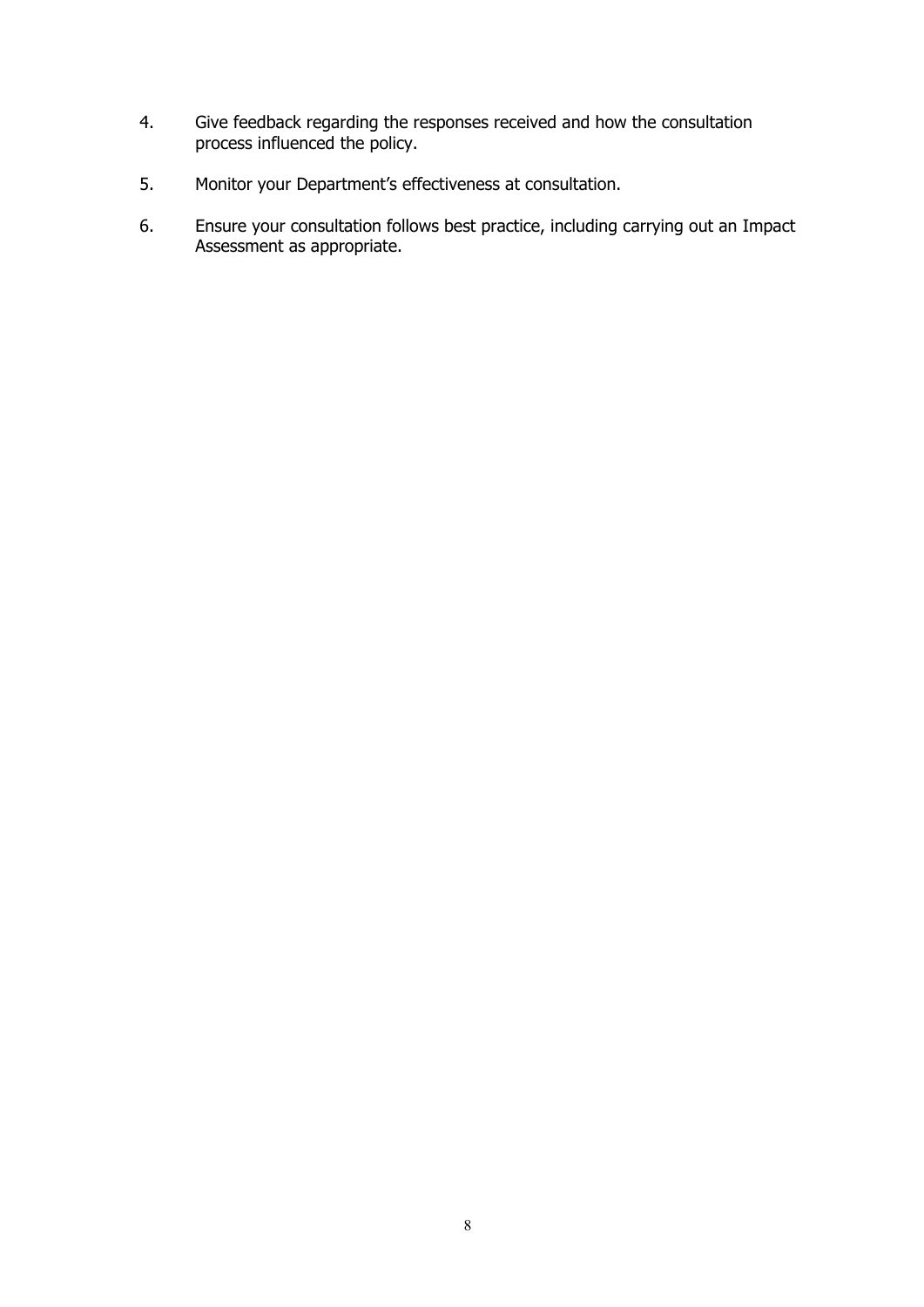### **Annex – Customs and Excise Bill 2017**

# **CUSTOMS AND EXCISE BILL 2016**

# **Explanatory Memorandum**

- 1. This Bill is promoted by Mr. Cannan on behalf of the Treasury.
- 2. The Bill amends the *Customs and Excise Act 1993*, the *Customs and Excise Management Act 1986* and the *Terrorism and Other Crime (Financial Restrictions) Act 2014*.
- 3. *Clauses 1 and 2* deal with citation and commencement of the resulting Act.
- 4. *Clause 3* provides for the expiry of the resulting Act after it is fully in operation.
- 5. *Clause 4* amends section 1 of the *Customs and Excise Act 1993* to add the Export Control Act 2002 (an Act of Parliament) to the list of instruments which the Treasury may apply to the Island by order (subject to any necessary exceptions adaptations and modifications). The provision further amends subsection (3) of that section by adding the words "placing on the market" to paragraphs (db) and (g). The effect of these amendments is to clarify the fact that an order under the Act may apply to the Island an enactment of Parliament or a European instrument which restricts the placing on the market of goods in addition to one relating to the restriction of buying and selling of goods. Finally, the clause inserts a provision which states that any reference to an instrument in subsection  $(3)(g)$  is to be treated as a reference to that instrument as amended, extended or applied by any other instrument.
- 6. *Clause 5* amends section 2(b) of the *Customs and Excise Act 1993*. The amendment is made for the sake of consistency with the amendment made by *Clause 4* and permits the Treasury to make orders imposing or varying any restriction on the placing of goods on the market in the Island in ways which correspond to provisions in relation to the import or export of goods which are in force in the United Kingdom.
- 7. *Clause 6* amends section 3 of the *Customs and Excise Act 1993* to clarify the types of provision that may be made by means of public document for the purposes of giving effect to the Customs and Excise Agreement 1979 (the customs agreement between the United Kingdom and the Island). An order may, inter alia, confer power upon the Treasury to make disclosure of information to any person mentioned in the order; make provision in relation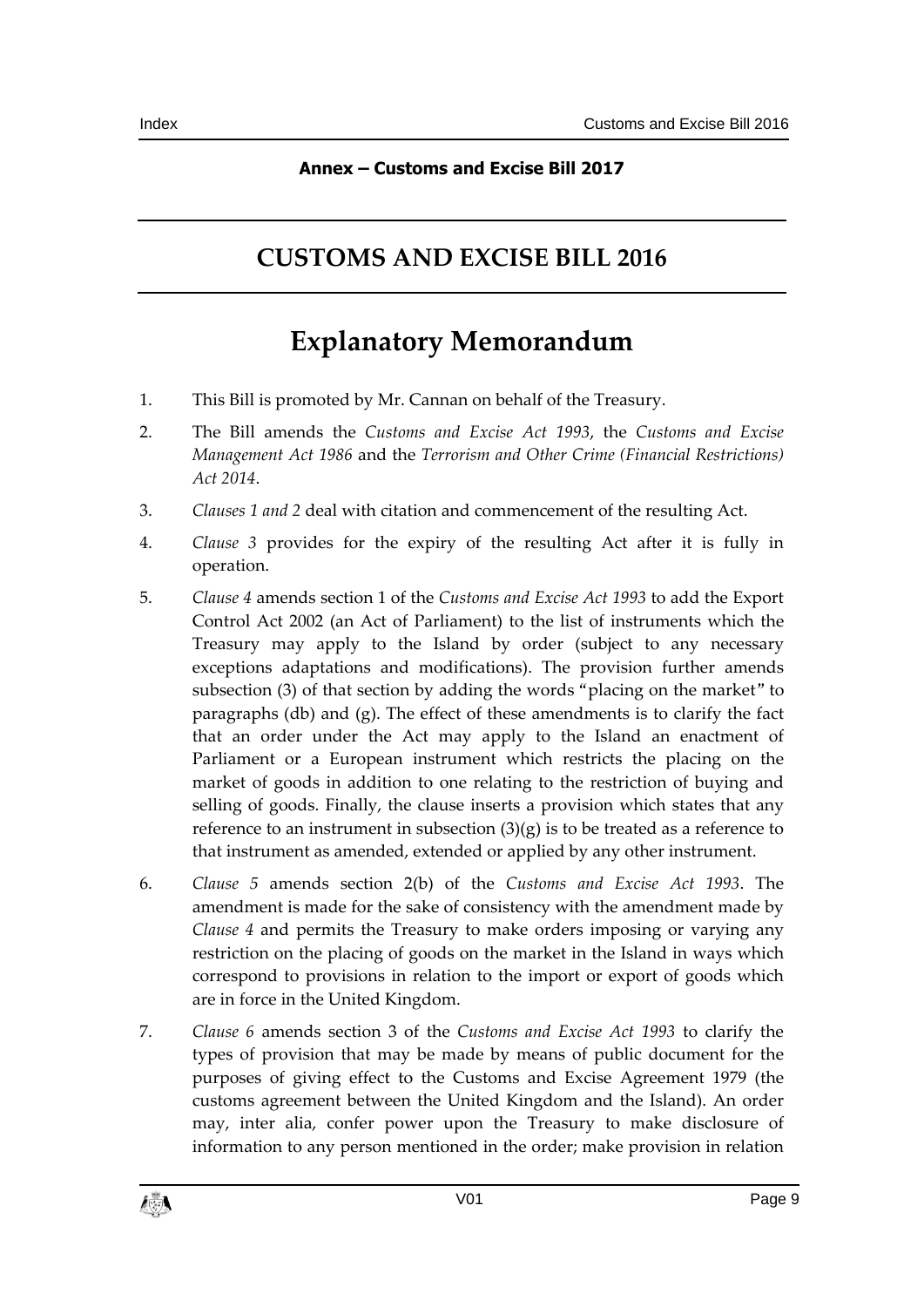to the recovery of any duty, fine or other sum payable by any person in consequence of the agreement; create offences in connection with the agreement; make provision about what constitutes evidence in relation to proceedings brought for the recovery of monies under the agreement; make provision in relation to the obtaining of statistical information for the purposes of the agreement; make provision in relation to any matter the Treasury thinks requisite for the operation of the arrangements put in place by the agreement. In addition an order may provide for the laying of the report mentioned in section 2(5) of the Isle of Man Act 1979 (an Act of Parliament) before Tynwald. It also makes a presentational change to subsection (4) of section 3.

- 8. *Clause 7* inserts a new section 76J into the *Customs and Excise Management Act 1986*. This provision requires the Treasury to record any particulars it thinks fit in relation to declarations and disclosures of cash made generally under Part VA and seizures of cash effected under section 76G(2) of the *Customs and Excise Management Act 1986* and to prepare a report summarising this information which must be laid before Tynwald. Part VA of the Act (inter alia) contains provisions which require persons entering or leaving the Island and carrying cash or sending cash by post with a value in excess of an amount of 10,000 Euro or such other amount as is prescribed by order to declare the value of the cash to an officer (section 76C) and to disclose the value of any cash carried on their persons. Section 76G confers powers upon an officer to seize cash where: the value is in excess of the amounts mentioned above; a person has refused to make a declaration or disclosure; an officer reasonably suspects that a declaration or disclosure is untrue in a material particular; evidence has been required to be provided in support of information provided under Part VA and has not been provided or does not support the information or where an officer reasonably suspects that any cash being imported or exported has been obtained through unlawful conduct or is intended to be used for money laundering or other activities associated with terrorism.
- 9. *Clauses 8* and *9*are connected. Section 174B of the *Customs and Excise Management Act 1986* provides for the Treasury, the Collector of Customs and Excise or an officer of the customs and excise to be able to disclose information and documents held by them in relation to assigned matters without breaching any obligation of secrecy where the disclosure is for the purposes of a criminal investigation, criminal proceedings, to enable an enforcing authority to discharge its functions or for the purposes of British intelligence. *Clause 8* augments the list of permitted purposes set out in subsection (2) of section 174B by including references to investigations to determine whether to impose civil penalties and proceedings in order to impose civil penalties in addition to the current permissions.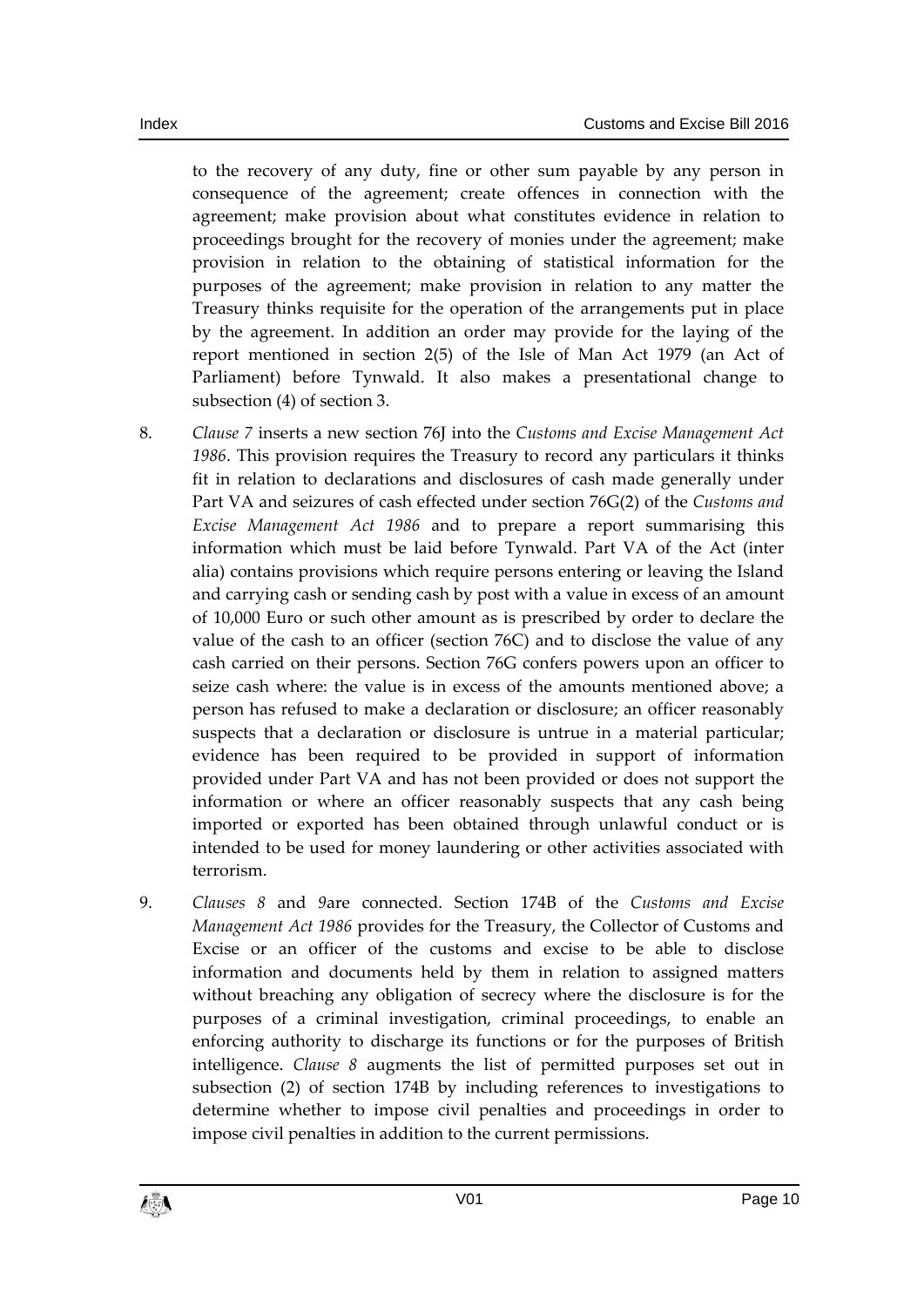- 10. *Clause 9* amends section 174D of the *Customs and Excise Management Act 1986* for the purpose of inserting a definition of "civil penalty" into the section (which contains a list of definitions for terms used in sections 174B and 174C). The definition of "civil penalty" is a broad one and encompasses any penalty liability to which arises otherwise than in consequence of a person's conviction for a criminal offence.
- 11. *Clause 10* amends section 63 of the *Terrorism and Other Crime (Financial Restrictions) Act 2014* by substituting the word "and" for "or" in subsection (1). The effect of this change is to permit the Treasury by order to delegate its functions (other than a power to make orders) to any organisation in the Island which is responsible either for the prevention of or the investigation into financial crime and the financing of terrorism rather than requiring the proposed delegate to have both these functions before any delegation may be made.
- 12. The Bill is expected to be revenue neutral and is not expected to incur additional costs to Government. The Bill is designed to enable existing human resources to continue to be deployed in the most efficient and effective roles.
- 13. In the opinion of the member moving the Bill its provisions are compatible with the Convention rights within the meaning of the *Human Rights Act 2001.*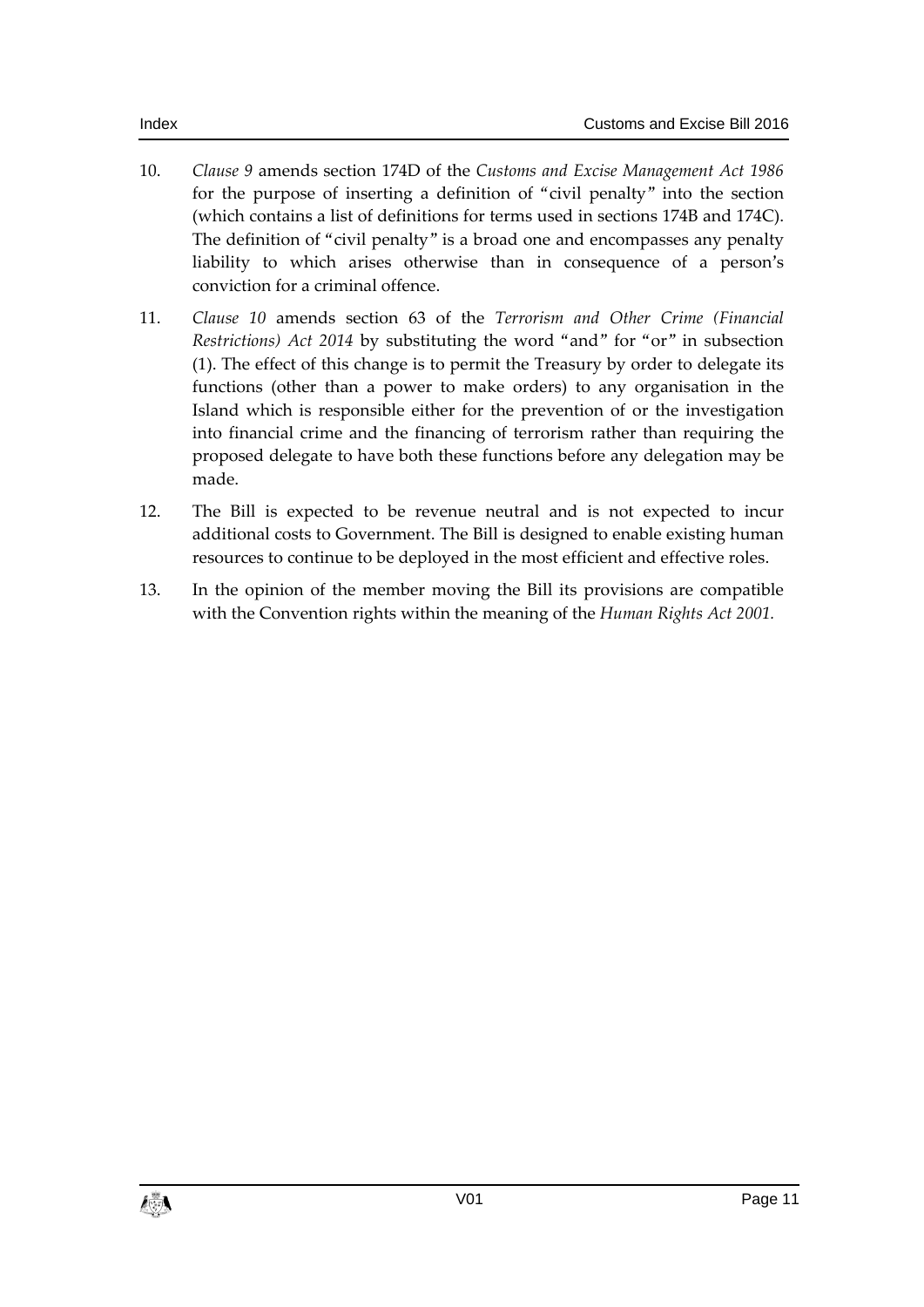



# **CUSTOMS AND EXCISE BILL 2016**

# **Index**

|                | <b>Section</b><br><b>PART 1 - INTRODUCTORY</b>                                                                                      |    |
|----------------|-------------------------------------------------------------------------------------------------------------------------------------|----|
|                |                                                                                                                                     |    |
| $\mathbf{1}$   |                                                                                                                                     |    |
| $\overline{2}$ |                                                                                                                                     |    |
| 3              |                                                                                                                                     |    |
|                | PART 2 - AMENDMENTS TO THE CUSTOMS AND EXCISE ACT                                                                                   |    |
| 1993           |                                                                                                                                     | 14 |
| $\overline{4}$ | Further powers to give effect to the Customs and Excise Agreement<br>1979: section 1 of the Customs and Excise Act 1993 amended  14 |    |
| 5              | Power of Treasury to make orders as to Customs and Excise: section 2(b)                                                             |    |
|                |                                                                                                                                     |    |
| 6              | Public documents: section 3 of the Customs and Excise Act 1993                                                                      |    |
|                |                                                                                                                                     |    |
|                | <b>PART 3 - AMENDMENT TO THE CUSTOMS AND EXCISE</b>                                                                                 |    |
|                | <b>MANAGEMENT ACT 1986</b>                                                                                                          | 16 |
| 7              | Record of cash declarations etc.: section 76J inserted into the Customs                                                             |    |
|                |                                                                                                                                     |    |
| 8              | Disclosure of information by customs service: section 174B of the                                                                   |    |
|                |                                                                                                                                     |    |
| 9              | Ancillary: section 174D of the Customs and Excise Management Act                                                                    |    |
|                |                                                                                                                                     |    |
|                | <b>PART 4 - AMENDMENT TO THE TERRORISM AND OTHER</b>                                                                                |    |
|                | <b>CRIME (FINANCIAL RESTRICTIONS) ACT 2014</b>                                                                                      | 17 |
| 10             | Delegation: section 63 of the Terrorism and Other Crime (Financial                                                                  |    |
|                |                                                                                                                                     |    |



―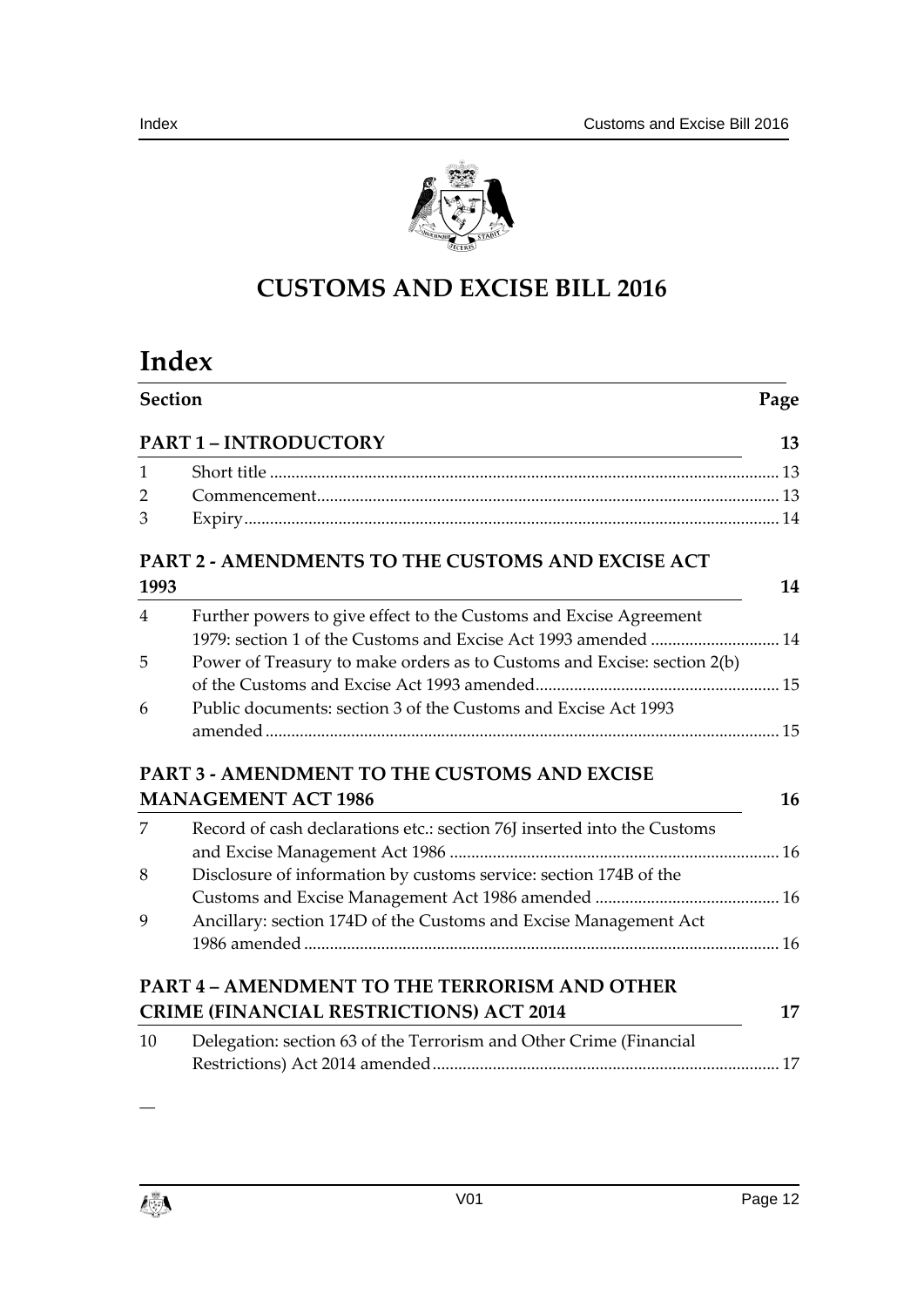

# **CUSTOMS AND EXCISE BILL 2016**

**A BILL TO PROVIDE FOR THE APPLICATION IN THE ISLAND OF LEGISLATION CONCERNED WITH CUSTOMS AND EXCISE, VALUE ADDED TAX AND IMPORT, EXPORT AND TRADE CONTROLS; TO REQUIRE THE MAINTENANCE OF RECORDS IN RELATION TO SEIZURES OF CASH AND ENFORCEMENT OF PART VA OF THE CUSTOMS AND EXCISE MANAGEMENT ACT 1986; TO AMEND THAT ACT TO PROVIDE FOR DISCLOSURE OF INFORMATION BY THE TREASURY IN FURTHER CASES; TO AMEND THE TERRORISM AND OTHER CRIME (FINANCIAL RESTRICTIONS) ACT 2014 IN ORDER TO ALLOW DELEGATION OF TREASURY FUNCTIONS IN ADDITIONAL CASES; AND FOR CONNECTED PURPOSES.** 

**BE IT ENACTED** by the Queen's Most Excellent Majesty, by and with the advice and consent of the Council and Keys in Tynwald assembled, and by the authority of the same, as follows:—

## **PART 1 – INTRODUCTORY**

#### **1 Short title**

The short title of this Act is the Customs and Excise Act 2016.

#### **2 Commencement**

- (1) This Act (other than sections 1 and 3 and this section) comes into operation on a day appointed by order of the Treasury.
- (2) Different days may be appointed for different provisions and different purposes.
- (3) An order under subsection (1) may make such transitional and saving provisions as the Treasury considers necessary or expedient.

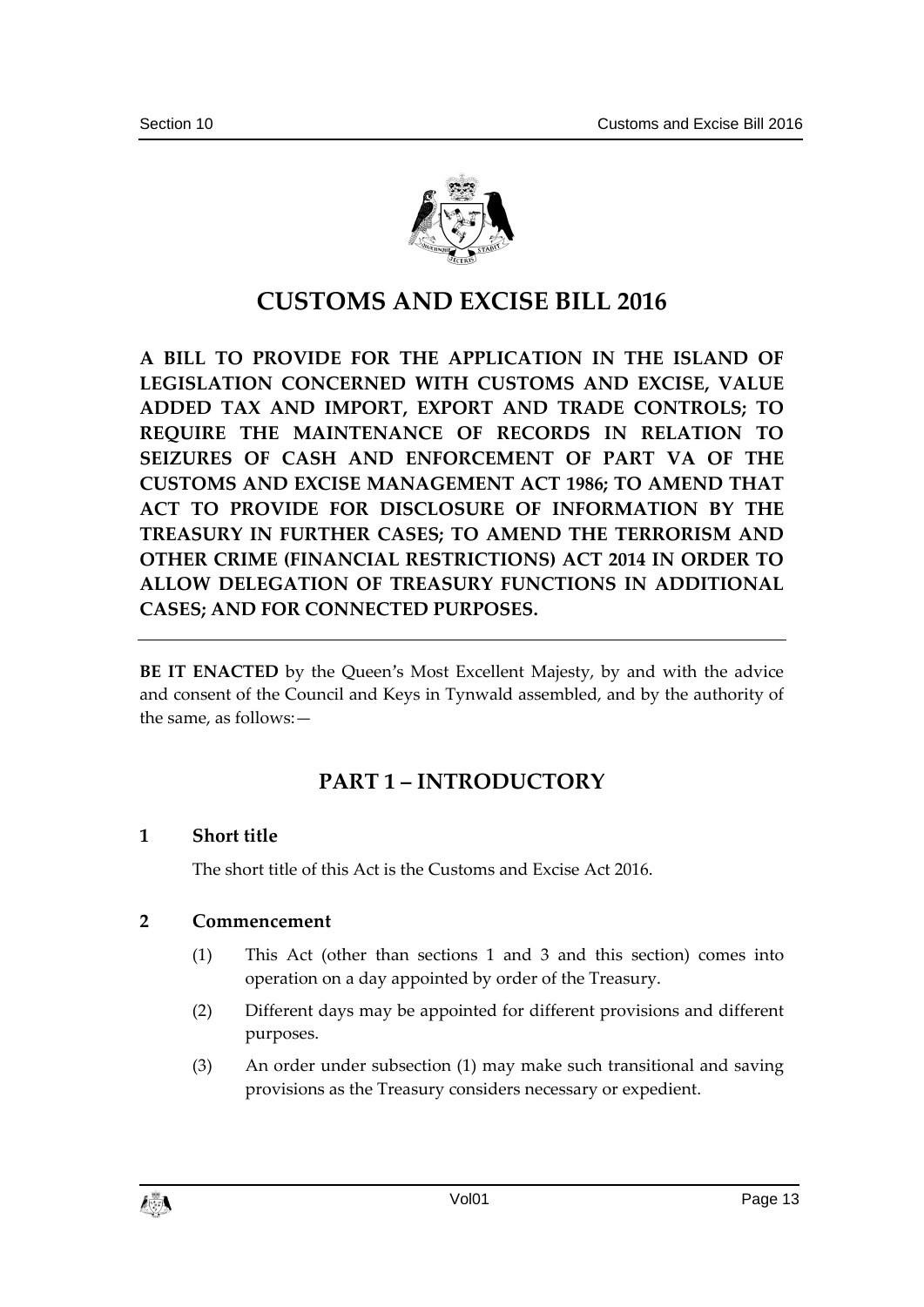#### **3 Expiry**

- (1) This Act expires
	- (a) on the day after its promulgation, if all of its pr ovisions are in operation on its promulgation; or
	- (b) otherwise, on the day after the last provision is brought into operation.
- (2) The expiry does not
	- (a) affect the continuing operation of the amendments made by this Act; or
	- (b) revive any provision not in operation when the amendments took effect.

# **PART 2 - AMENDMENTS TO THE CUSTOMS AND EXCISE ACT 1993**

### **4 Further powers to give effect to the Customs and Excise Agreement 1979: section 1 of the Customs and Excise Act 1993 amended**

- (1) Section 1 of the *Customs and Excise Act 1993* (application to the Island of certain enactments relating to customs and excise etc.) is amended as follows.
- $(2)$  In subsection  $(3)$ 
	- (a) after paragraph (a) insert ―  $\text{CS}$ (aa) the Export Control Act 2002 (an Act of Parliament);  $\text{D}$ ;
	- (b) in paragraph (b) for "paragraph (a)" substitute  $\mathbf{\mathfrak{B}}$  paragraphs (a) or (aa) $\mathbf{E}$ ;
	- (c) in paragraph (db) for the words "buying or selling" substitute **E**buying, selling or placing on the market  $\mathbf{E}$ ;
	- (d) in paragraph (g) for the words "buying and selling" substitute **E**buying, selling or placing on the market **D**.
- (3) At the end insert ―
	- $\mathbf{G}(5)$  Any reference to an instrument in subsection  $(3)(g)$  is to be treated as a reference to that instrument as amended, extended or applied by any other instrument. $\boldsymbol{\mathsf{\Xi}}$ .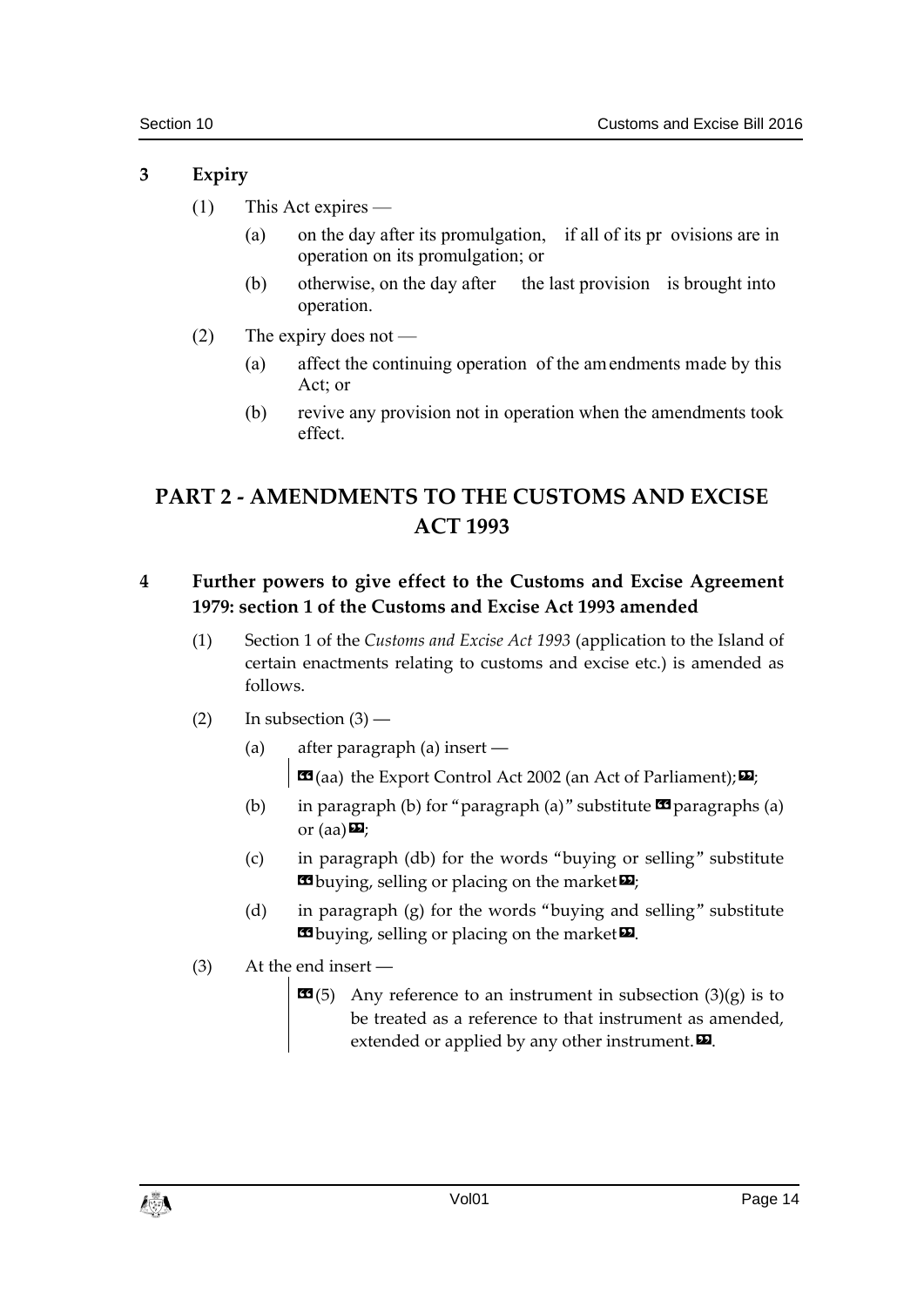### **5 Power of Treasury to make orders as to Customs and Excise: section 2(b) of the Customs and Excise Act 1993 amended**

In section 2(b) of the *Customs and Excise Act 1993* (power of Treasury to make orders as to customs and excise) at the end insert ―

 $\mathbf{G}$ (iii) the placing of goods on the market in the Island;  $\mathbf{E}$ .

## **6 Public documents: section 3 of the Customs and Excise Act 1993 amended**

- (1) Section 3 of the *Customs and Excise Act 1993* (public documents) is amended as follows.
- (2) For subsection (3) substitute ―
	- $\mathbf{G}(3)$  The power to make an order under section 1 or 2 may be exercised in such manner as the Treasury considers necessary or expedient to give full effect to the provisions of the Customs and Excise Agreement 1979 which was signed on behalf of the Governments of the Isle of Man and of the United Kingdom on 15<sup>th</sup> October 1979 (or any replacement of that agreement); and an order made for these purposes may in addition make provision ―
		- (a) for the disclosure by the Treasury of information to any person mentioned in the order;
		- (b) in relation to the recovery of any duty, fine or other sum payable by any person in consequence of the agreement;
		- (c) in relation to the creation of offences in connection with matters related to the agreement;
		- (d) about what constitutes evidence in relation to any proceedings brought by virtue of paragraph (b);
		- (e) in relation to the obtaining of statistical information for the purposes of the agreement;
		- (f) about the laying of the report mentioned in section 2(5) of the Isle of Man Act 1979 (an Act of Parliament) before Tynwald;
		- (g) in relation to any matter the Treasury thinks requisite for the operation of the arrangements put in place by the agreement.<sup>D.</sup>
- (3) In subsection (4) for "the legislation" substitute  $\Box$  any legislation  $\Box$ .

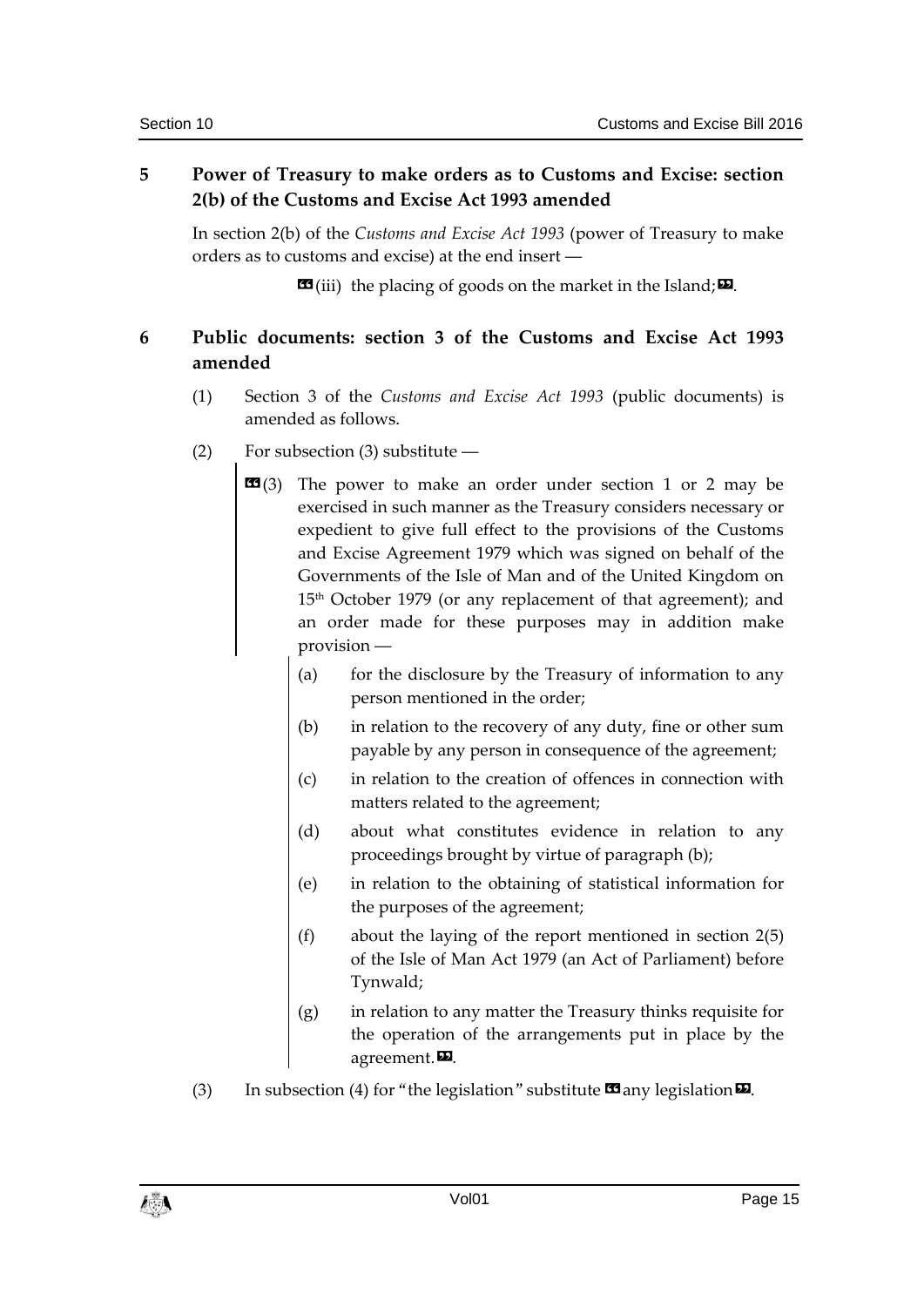# **PART 3 - AMENDMENT TO THE CUSTOMS AND EXCISE MANAGEMENT ACT 1986**

### **7 Record of cash declarations etc.: section 76J inserted into the Customs and Excise Management Act 1986**

After section 76I of the *Customs and Excise Management Act 1986* (no excuse from complying with a requirement under Part VA) insert ―

# **«76J Requirement to maintain records of cash declarations etc.**

The Treasury must record such particulars as it thinks fit in relation  $to -$ 

(a) any declaration or disclosure; and

(b) any seizure of cash under section 76G(2),

and the Treasury must prepare an annual report to be laid before Tynwald summarising, in relation to the financial year to which the report relates, the information specified in paragraphs (a) and (b).  $\Box$ 

## **8 Disclosure of information by customs service: section 174B of the Customs and Excise Management Act 1986 amended**

- (1) Section 174B of the *Customs and Excise Management Act 1986* (disclosure of information by customs service) is amended as follows.
- (2) In subsection  $(2)$ 
	- (a) in paragraph (a) after "criminal investigation whatever" insert **ED** or investigation to determine whether to impose a civil penalty»;
	- (b) in paragraph (b) after "criminal proceedings whatever" insert  $\mathbf{G}$  or proceedings for the purpose of imposing a civil penalty  $\mathbf{E}$ .

## **9 Ancillary: section 174D of the Customs and Excise Management Act 1986 amended**

- (1) Section 174D of the *Customs and Excise Management Act 1986* (matters supplementary to ss 174B and 174C) is amended as follows.
- $(2)$  After "174C —" insert
	- «"civil penalty" means any penalty liability to which arises otherwise than in consequence of a person's conviction for a criminal  $offence:  $\blacksquare$$